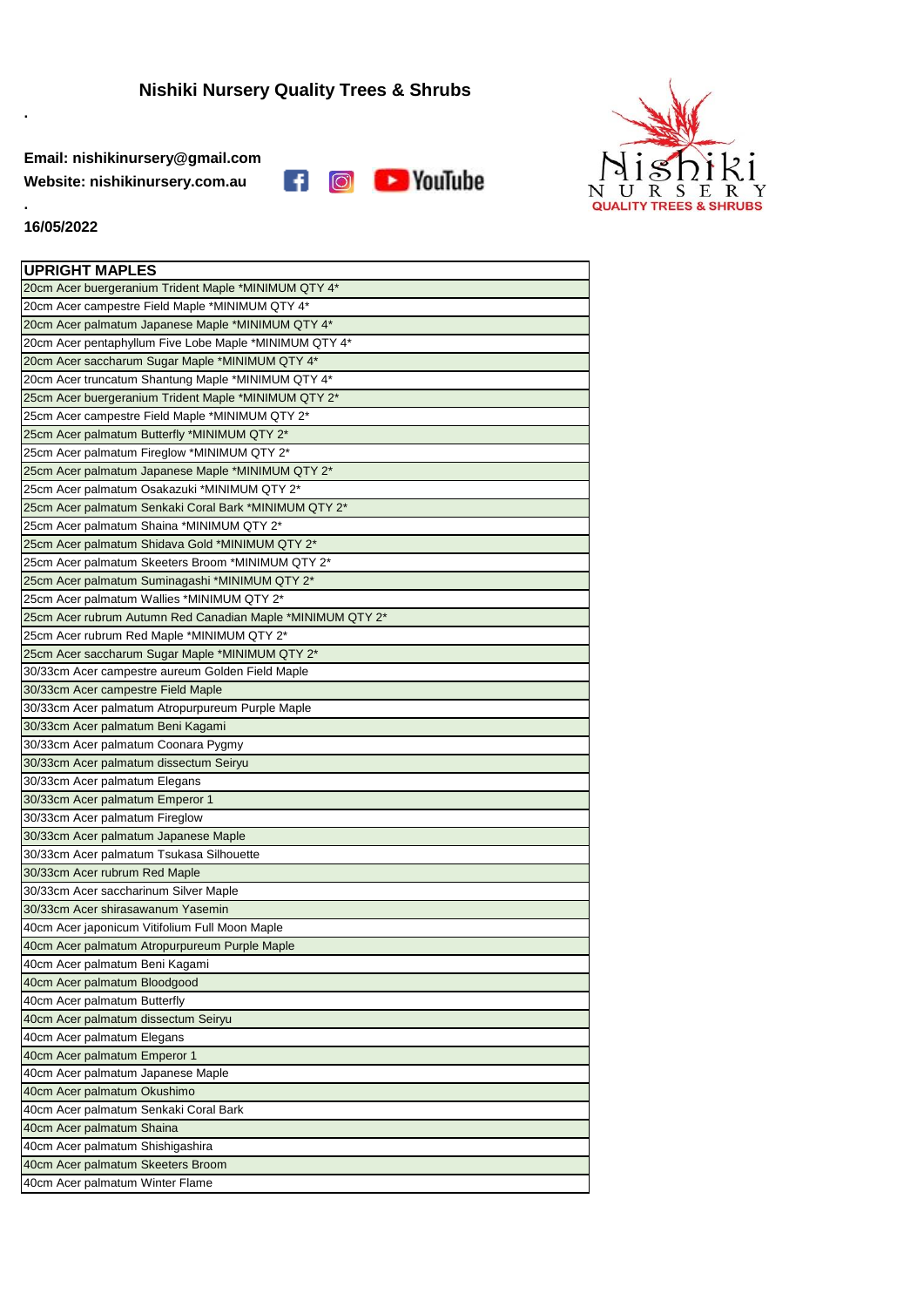| 40cm Acer rubrum Fairview Flame                                  |
|------------------------------------------------------------------|
| 40cm Acer shirasawanum Yasemin                                   |
|                                                                  |
| 50cm Acer palmatum Bloodgood                                     |
| 50cm Acer palmatum Emerald Sunset                                |
| 50cm Acer palmatum Emperor 1                                     |
| 50cm Acer palmatum Osakazuki                                     |
| 50cm Acer palmatum Senkaki Coral Bark                            |
| 50cm Acer x. freemanii cv. Jeffersred Autumn Blaze               |
| 90L Acer buergeranium Trident Maple                              |
| 90L Acer palmatum Emerald Sunset                                 |
| 90L Acer palmatum Senkaki Coral Bark                             |
|                                                                  |
| <b>WEEPING MAPLES</b>                                            |
| 110L Acer palmatum dissectum Carls Autumn Yellow                 |
| 110L Acer palmatum dissectum Inaba Shidare                       |
| 25cm Acer palmatum dissectum Lemon Lime Lace *MINIMUM QTY 2*     |
| 33cm Acer palmatum dissectum Crimsonwave PBR                     |
| 33cm Acer palmatum dissectum Ellen Trained Up                    |
| 33cm Acer palmatum dissectum Inaba Shidare                       |
| 33cm Acer palmatum dissectum Inaba Shidare Trained Up            |
| 40cm Acer palmatum dissectum Crimson Queen                       |
| 40cm Acer palmatum dissectum Emerald Lace                        |
| 40cm Acer palmatum dissectum Palmatifidum                        |
| 50cm Acer palmatum dissectum Autumn Fire                         |
| 50cm Acer palmatum dissectum Bronze Wing                         |
| 50cm Acer palmatum dissectum Carls Autumn Yellow                 |
| 50cm Acer palmatum dissectum Ellen                               |
| 50cm Acer palmatum dissectum Filigree Rouge                      |
| 50cm Acer palmatum dissectum Germaines Gyration                  |
| 50cm Acer palmatum dissectum Green Globe                         |
| 50cm Acer palmatum dissectum Inaba Shidare                       |
| 50cm Acer palmatum dissectum Orangeola                           |
| 50cm Acer palmatum Nishiki Fountain                              |
| 50cm Acer palmatum Omurayama                                     |
| 90L Acer palmatum dissectum Ellen                                |
| 90L Acer palmatum dissectum Emerald Lace                         |
| 90L Acer palmatum dissectum Germaines Gyration                   |
| 90L Acer palmatum dissectum Green Globe                          |
| 90L Acer palmatum dissectum Inaba Shidare                        |
| 90L Acer palmatum dissectum Orangeola                            |
| 90L Acer palmatum Nishiki Fountain                               |
|                                                                  |
| <b>STANDARD MAPLES</b>                                           |
| 33cm Acer campestre Nishikis Nana Dwarf Field Maple Standard     |
| 33cm Acer palmatum Skeeters Broom Standard                       |
| 40cm Acer platanoides Globosum Norway Maple 1.8m Standard        |
| 50cm Acer palmatum Shaina Standard                               |
|                                                                  |
| <b>BONSAI</b>                                                    |
|                                                                  |
| <b>BIRCH</b>                                                     |
| 14cm Betula pendula Silver Birch *MINIMUM QTY 12*                |
| 20cm Betula nigra River Birch *MINIMUM QTY 4*                    |
| 20cm Betula pendula fastigiata Upright Silver Birch (Pyramid)    |
| 20cm Betula pendula Silver Birch *MINIMUM QTY 4*                 |
| 25cm Betula nigra Summer Cascade River Birch *MINIMUM QTY 2*     |
| 25cm Betula pendula Silver Birch *MINIMUM QTY 2*                 |
| 30/33cm Betula pendula fastigiata Upright Silver Birch (Pyramid) |
| 30/33cm Betula pendula Silver Birch                              |
| 30/33cm Betula pendula Wades Golden Birch                        |
| 40cm Betula pendula Dalecarlica Cut Leaf Birch                   |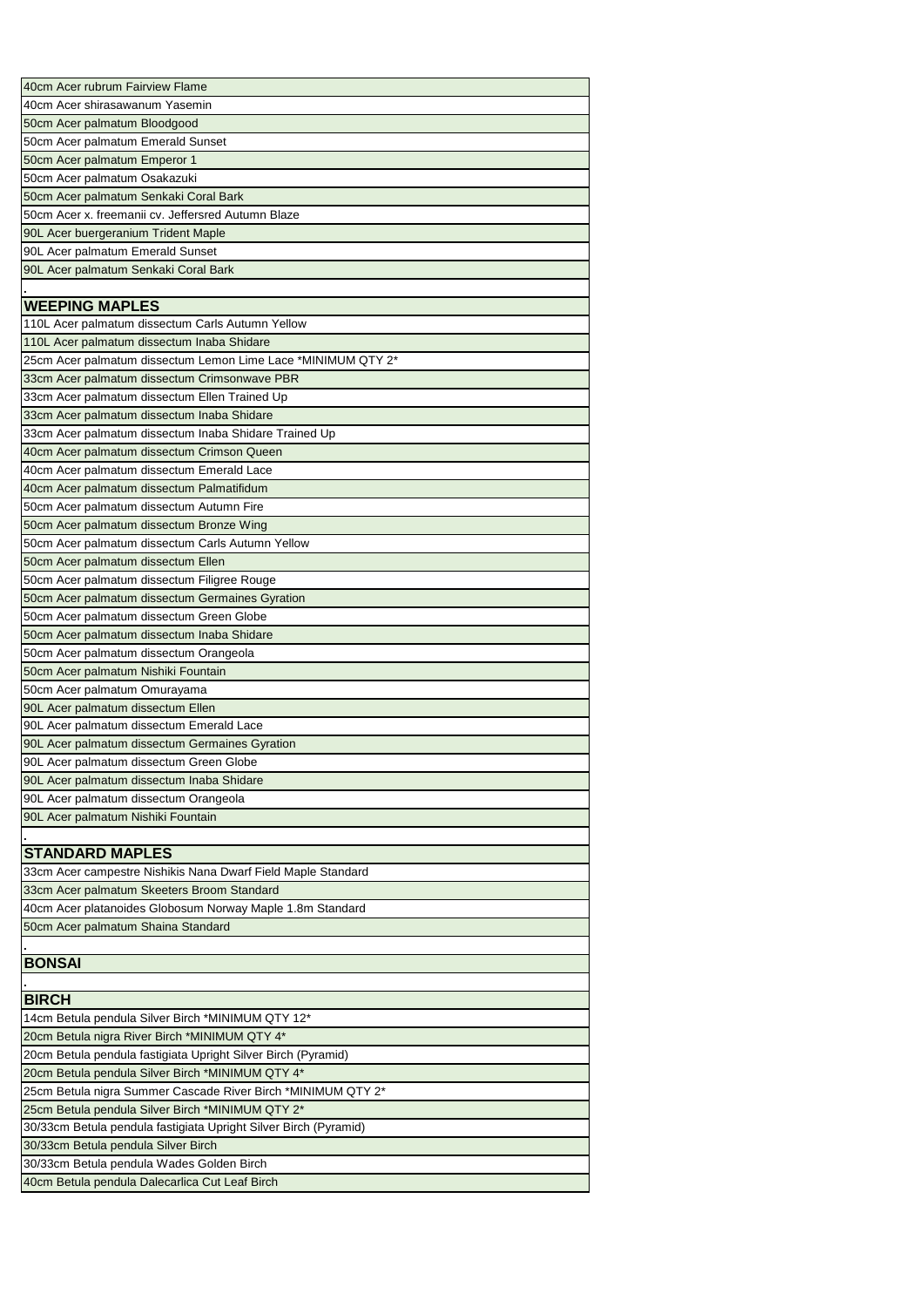| 40cm Betula pendula fastigiata Upright Silver Birch (Pyramid)                                        |
|------------------------------------------------------------------------------------------------------|
|                                                                                                      |
| 40cm Betula pendula Silver Birch                                                                     |
| 40cm Betula utilis Jacquemontii Jermyns Birch                                                        |
| 50cm Betula pendula Silver Birch                                                                     |
| 90L Betula pendula Silver Birch                                                                      |
|                                                                                                      |
| <b>BUXUS</b>                                                                                         |
| 110L Buxus sempervirens English Box Topiary Spiral                                                   |
| 14cm Buxus microphylla Faulkner Box *MINIMUM QTY 12*                                                 |
| 25cm Buxus microphylla Faulkner Box Topiary Ball *MINIMUM QTY 2*                                     |
| 30/33cm Buxus microphylla japonica Japanese Box Topiary Ball                                         |
| 40cm Buxus microphylla japonica Japanese Box Topiary Ball                                            |
| 40cm Buxus microphylla koreana Korean Box Topiary Ball                                               |
| 50cm Buxus microphylla koreana Korean Box Topiary Ball                                               |
|                                                                                                      |
| <b>FRUIT</b>                                                                                         |
|                                                                                                      |
| 14cm Feijoa sellowiana Pineapple Guava **cannot send to TAS, WA or SA** *MINIMUM QTY 12*             |
| 14cm Vaccinium corymbosum Biloxi Blueberry **cannot send to SA, TAS, NT or WA** *MINIMUM QTY 6*      |
| 14cm Vaccinium corymbosum Misty Blueberry **cannot send to SA, TAS, NT or WA** *MINIMUM QTY 6*       |
| 14cm Vaccinium var. Sunshine Blue Blueberry **cannot send to SA, TAS, NT or WA** *MINIMUM QTY 6*     |
| 20cm Feijoa sellowiana Pineapple Guava **cannot send to TAS, WA or SA** *MINIMUM QTY 4*              |
| 20cm Ficus carica Archipal Fig *MINIMUM QTY 4*                                                       |
| 20cm Ficus carica White Genoa Fig *MINIMUM QTY 4*                                                    |
| 20cm Malus domestica Coxs Orange Pippen Apple *MINIMUM QTY 4*                                        |
| 20cm Malus domestica Golden Delicious Apple *MINIMUM QTY 4*                                          |
| 20cm Malus domestica Granny Smith Apple *MINIMUM QTY 4*                                              |
| 20cm Malus domestica Gravenstein Apple *MINIMUM QTY 4*                                               |
| 20cm Malus domestica Jonathan Apple *MINIMUM QTY 4*                                                  |
| 20cm Malus domestica Red Fuji Apple *MINIMUM QTY 4*                                                  |
| 20cm Olea europaea Mission Olive *MINIMUM QTY 4*                                                     |
| 20cm Prunus cerasus Morello Sour Cherry *MINIMUM QTY 2*                                              |
| 20cm Punica granatum Wonderful Pomegranate *MINIMUM QTY 4*                                           |
| 20cm Pyrus communis Baby Face Pear *MINIMUM QTY 4*                                                   |
| 20cm Pyrus communis Corella Pear *MINIMUM QTY 4*                                                     |
| 20cm Pyrus communis Williams Bon Chretien Pear *MINIMUM QTY 4*                                       |
| 20cm Pyrus pyrifolia Nashi Chojuro Pear *MINIMUM QTY 4*                                              |
|                                                                                                      |
| 20cm Pyrus pyrifolia Nashi Nijisseiki 20TH Century Pear *MINIMUM QTY 4*                              |
| 20cm Rosmarinus officinalis Chefs Choice Rosemary *MINIMUM QTY 4*                                    |
| 20cm Rosmarinus officinalis Tuscan Blue Rosemary *MINIMUM QTY 4*                                     |
| 20cm Vaccinium var. Denise Blueberry **cannot send to SA, TAS, NT or WA** *MINIMUM QTY 4*            |
| 20cm Vaccinium var. Sunshine Blue Blueberry **cannot send to SA, TAS, NT or WA** *MINIMUM QTY 4*     |
| 25cm Ficus carica Preston Prolific Fig *MINIMUM QTY 2*                                               |
| 25cm Malus domestica Semi Dwarf Golden Delicious Apple *MINIMUM QTY 2*                               |
| 25cm Malus x domestica Magnus Summer Surprise™ Apple *MINIMUM QTY 2*                                 |
| 25cm Punica granatum Wonderful Pomegranate *MINIMUM QTY 2*                                           |
| 25cm Pyrus communis Beurre Bosc Pear *MINIMUM QTY 2*                                                 |
| 25cm Pyrus communis Corella Pear *MINIMUM QTY 2*                                                     |
| 25cm Vaccinium corymbosum Margaret Blueberry **cannot send to SA, TAS, NT or WA** *MINIMUM<br>QTY 2* |
| 30/33cm Castanea sativa Chestnut Seedling                                                            |
| 30/33cm Castanea x Bouche de Betizac Chestnut                                                        |
| 30/33cm Malus domestica Coxs Orange Pippen Semi Dwarf Apple                                          |
| 30/33cm Malus domestica Golden Delicious Apple                                                       |
| 30/33cm Malus domestica Granny Smith Semi Dwarf Apple                                                |
| 30/33cm Morus nigra Black English Mulberry                                                           |
| 30/33cm Morus nigra Black Mulberry                                                                   |
|                                                                                                      |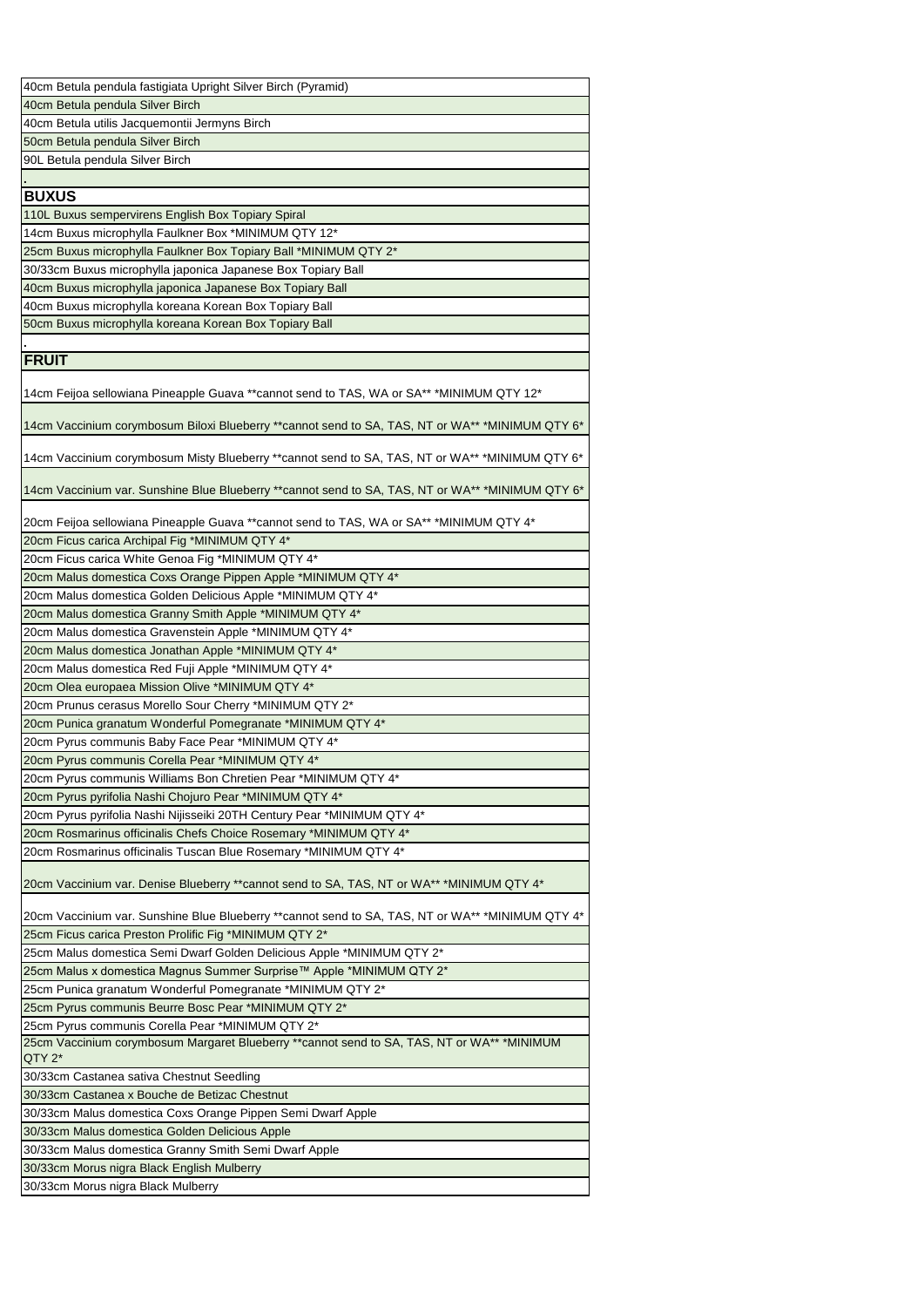| 30/33cm Prunus avium Lapins Cherry                                                                                   |
|----------------------------------------------------------------------------------------------------------------------|
| 30/33cm Prunus avium Sunburst Cherry                                                                                 |
| 30/33cm Prunus persica Golden Queen Peach                                                                            |
| 30/33cm Prunus persica nucipersica Goldmine Nectarine                                                                |
| 30/33cm Prunus salicina Ruby Blood Plum                                                                              |
| 30/33cm Punica granatum Wonderful Pomegranate                                                                        |
| 30/33cm Pyrus communis Baby Face Pear                                                                                |
| 30/33cm Pyrus communis Josephine De Malines Pear                                                                     |
| 30/33cm Pyrus communis Sensation Pear                                                                                |
| 30/33cm Pyrus communis Williams Bon Chretien Pear                                                                    |
| 30/33cm Pyrus pyrifolia Nashi Chojuro Pear                                                                           |
| 30/33cm Pyrus pyrifolia Nashi Nijisseiki 20TH Century Pear                                                           |
| 40cm Castanea sativa Red Spanish Chestnut                                                                            |
|                                                                                                                      |
| <b>STANDARDS and WEEPERS</b>                                                                                         |
| 30/33cm Catalpa bignonioides Nana Mop Top Catalpa 60cm Standard                                                      |
| 30/33cm Malus atrosanguinea Gorgeous Crab Apple 1.8m Standard ** cannot send to WA**                                 |
| 30/33cm Malus ioensis Plena Crab Apple 1.5m Standard                                                                 |
| 30/33cm Malus ioensis Plena Crab Apple 1.8m Standard                                                                 |
| 30/33cm Malus spectabilis Chinese Crab Apple 1.8m Standard                                                           |
| 30/33cm Prunus incisa Kojo No Mai Flowering Cherry 60cm Standard                                                     |
| 30/33cm Robinia pseudoacacia Umbraculifera Mop Top 1.2m Standard                                                     |
| 40cm Betula pendula Youngii Weeping Birch 1.8m Standard                                                              |
| 40cm Catalpa bignonioides Nana Mop Top Catalpa 1.2m Standard                                                         |
| 40cm Malus ioensis Plena Crab Apple 1.5m Standard                                                                    |
| 40cm Prunus mume pendula Weeping Apricot 1.8m Standard                                                               |
| 40cm Prunus subhirtella Falling Snow Weeping Cherry 1.8m Standard                                                    |
| 40cm Prunus subhirtella Falling Snow Weeping Cherry 2m Standard                                                      |
| 40cm Sophora japonica pendula Weeping Sophora 1.8m Standard                                                          |
| 50cm Cercis canadensis Covey Lavender Twist Weeping Cercis                                                           |
| 50cm Prunus serrulata Cheals Weeping Cherry 1.8m Standard                                                            |
| 50cm Prunus subhirtella pendula Alba Weeping White Cherry 1.8m Standard                                              |
| 50cm Prunus subhirtella pendula Rosea Weeping Pink Cherry 1.8m Standard                                              |
|                                                                                                                      |
|                                                                                                                      |
|                                                                                                                      |
| <b>GENERAL LINES</b>                                                                                                 |
| 14cm Alstroemeria Rock & Roll *MINIMUM QTY 6*                                                                        |
| 14cm Calodendron capense Cape Chestnut *MINIMUM QTY 4*                                                               |
| 14cm Cedrus atlantica Atlas Cedar Seedling *MINIMUM QTY 12*                                                          |
| 14cm Cedrus deodara Himalayan Cedar *MINIMUM QTY 12*                                                                 |
| 14cm Magnolia loebneri Leonard Messel *MINIMUM QTY 3*                                                                |
| 14cm Magnolia soulangeana *MINIMUM QTY 6*                                                                            |
| 14cm Magnolia stellata Gold Star *MINIMUM QTY 3*                                                                     |
| 14cm Magnolia x loebneri Merrill *MINIMUM QTY 3*                                                                     |
| 14cm Nyssa sylvatica Tupelo *MINIMUM QTY 6*                                                                          |
| 14cm Picea abies Norway Spruce *MINIMUM QTY 12*                                                                      |
| 14cm Prunus Iusitanica Portuguese Laurel *MINIMUM QTY 6*                                                             |
| 14cm Sambucus nigra Aurea Golden Elderberry *MINIMUM QTY 12*                                                         |
| 20cm Araucaria heterophylla Norfolk Island Pine *MINIMUM QTY 4*                                                      |
| 20cm Aucuba japonica Variegata Gold Dust Plant *MINIMUM QTY 4*                                                       |
| 20cm Berberis julianae Spring Glory *MINIMUM QTY 4*                                                                  |
| 20cm Berberis thunbergii Helmond Pillar *MINIMUM QTY 4*                                                              |
| 20cm Berberis thunbergii Rosy Glow *MINIMUM QTY 4*                                                                   |
| 20cm Berberis thunbergii Silver Beauty *MINIMUM QTY 4*                                                               |
| 20cm Berberis x ottawensis Silver Miles *MINIMUM QTY 4*                                                              |
| 20cm Brachychiton populneus Kurrajong *MINIMUM QTY 4*                                                                |
| 20cm Brachychiton populneus ssp trilobus Kurrajong *MINIMUM QTY 4*                                                   |
| 20cm Brugmansia x candida Frilly Pink *MINIMUM QTY 4*                                                                |
| 20cm Buddleja davidii High Five *MINIMUM QTY 4*                                                                      |
| 20cm Buddleja davidii Santana *MINIMUM QTY 4*                                                                        |
| 20cm Buddleja Lo & Behold ™ Blue Chip *MINIMUM QTY 4*<br>20cm Buddleja Lo & Behold ™ Pink Micro Chip *MINIMUM QTY 4* |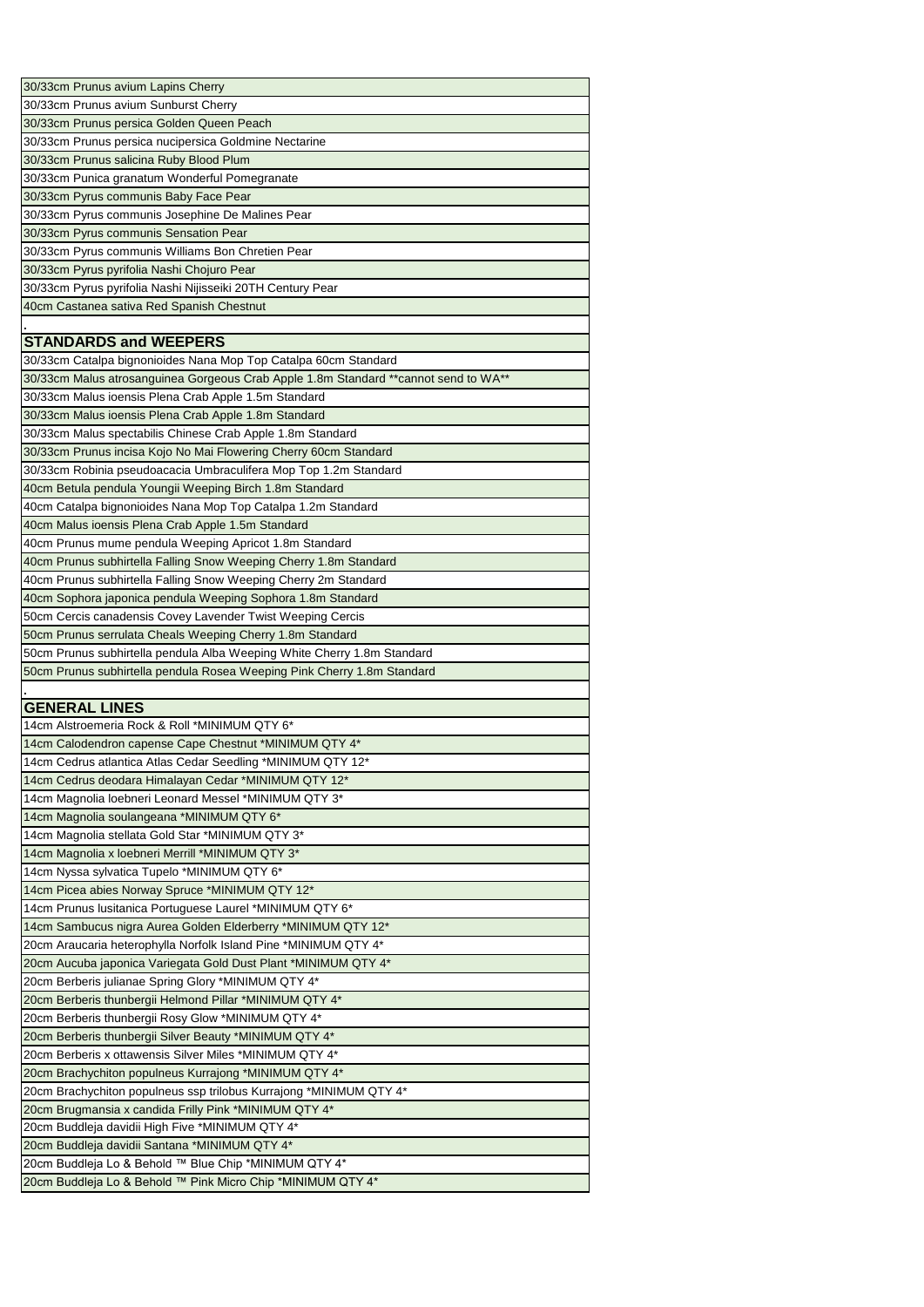| 20cm Camellia sinensis Green Tea *MINIMUM QTY 4*                                                  |
|---------------------------------------------------------------------------------------------------|
| 20cm Carpinus betulus Hornbeam *MINIMUM QTY 4*                                                    |
| 20cm Ceanothus papillosus Blue Pacific *MINIMUM QTY 4*                                            |
| 20cm Ceanothus papillosus Blue Sapphire *MINIMUM QTY 4*                                           |
| 20cm Cedrus deodara Himalayan Cedar *MINIMUM QTY 4*                                               |
| 20cm Cercis chinensis Chinese Redbud *MINIMUM QTY 4*                                              |
| 20cm Cercis siliquastrum Judas Tree *MINIMUM QTY 4*                                               |
| 20cm Choisya ternata Mexican Orange Blossom *MINIMUM QTY 4*                                       |
| 20cm Choisya x dewitteana White Dazzler *MINIMUM QTY 4*                                           |
| 20cm Clethra arborea Lily of the Valley Tree *MINIMUM QTY 4*                                      |
| 20cm Cornus alba Elegantissima *MINIMUM QTY 4*                                                    |
| 20cm Cornus capitata Himalayan Dogwood *MINIMUM QTY 4*                                            |
| 20cm Cornus florida alba White Flowering Dogwood *MINIMUM QTY 4*                                  |
| 20cm Cornus florida var. rubra Pink Flowering Dogwood Seedling *MINIMUM QTY 4*                    |
| 20cm Cornus kousa chinensis Chinese Dogwood *MINIMUM QTY 4*                                       |
| 20cm Cornus sericea Sunshine *MINIMUM QTY 4*                                                      |
| 20cm Cornus stolonifera flaviramea Yellow Stem Dogwood *MINIMUM QTY 4*                            |
| 20cm Cotinus coggygria Golden Spirit Smokebush *MINIMUM QTY 4*                                    |
| 20cm Cotinus coggygria x obovatus Grace Smokebush *MINIMUM QTY 4*                                 |
|                                                                                                   |
| 20cm Crataegus phaenopyrum Washington Hawthorn *MINIMUM QTY 4*                                    |
| 20cm Cryptomeria japonica Pygmy *MINIMUM QTY 4*                                                   |
| 20cm Dracaena draco Dragon Tree *MINIMUM QTY 4*                                                   |
| 20cm Euphorbia characias Silver Swan Wilcott PBR **cannot send to WA** *MINIMUM QTY 4*            |
| 20cm Euphorbia x martini Ascot Rainbow PBR ** cannot send to WA** * MINIMUM QTY 4                 |
| 20cm Fagus sylvatica purpurea Purple Beech *MINIMUM QTY 4*                                        |
| 20cm Fraxinus angustifolia raywoodii Claret Ash *MINIMUM QTY 4*                                   |
| 20cm Fraxinus griffithii Flowering Ash *MINIMUM QTY 4*                                            |
| 20cm Ginkgo biloba Maidenhair Tree *MINIMUM QTY 4*                                                |
| 20cm Heuchera Forever Red *MINIMUM QTY 4*                                                         |
| 20cm Hibiscus syriacus Double Plum *MINIMUM QTY 4*                                                |
| 20cm Hibiscus syriacus Summer Sensations Double Pink *MINIMUM QTY 4*                              |
| 20cm Hydrangea arborescens Annabelle *MINIMUM QTY 4*                                              |
| 20cm Hydrangea paniculata Greenspire *MINIMUM QTY 4*                                              |
| 20cm Hydrangea quercifolia Oak Leaf Hydrangea *MINIMUM QTY 4*                                     |
| 20cm Hydrangea quercifolia Pee Wee *MINIMUM QTY 4*                                                |
| 20cm Hydrangea quercifolia Snowflake Hydrangea *MINIMUM QTY 4*                                    |
|                                                                                                   |
| 20cm Hypericum moserianum Tricolour *MINIMUM QTY 4*                                               |
| 20cm Ilex aquifolium Silver Milkmaid Holly ** cannot send to TAS or WA** * MINIMUM QTY 4*         |
| 20cm Ilex crenata fastigiata Green Pillar / Sky Pencil Holly *MINIMUM QTY 4*                      |
| 20cm Ilex meserveae Blue Angel Holly *MINIMUM QTY 4*                                              |
| 20cm Ilex x altaclerensis Golden King Holly *MINIMUM QTY 4*                                       |
| 20cm Juglans nigra Black Walnut Seedling *MINIMUM QTY 4*                                          |
| 20cm Juniperus conferta Shore Juniper *MINIMUM QTY 4*                                             |
| 20cm Juniperus horizontalis Glauca Creeping Juniper *MINIMUM QTY 4*                               |
|                                                                                                   |
| 20cm Juniperus sabina Savin Juniper *MINIMUM QTY 4*                                               |
| 20cm Juniperus taxifolia Lutchuensis Creeping Juniper *MINIMUM QTY 4*                             |
| 20cm Koelreuteria paniculata Golden Rain Tree *MINIMUM QTY 4*                                     |
| 20cm Lagerstroemia indica x fauriei Natchez White Crepe Myrtle Tree Form *MINIMUM QTY 4*          |
| 20cm Larix kaempferi Japanese Larch *MINIMUM QTY 4*                                               |
| 20cm Liquidambar styraciflua Liquid Amber *MINIMUM QTY 4*                                         |
| 20cm Loropetalum chinense rubrum China Pink *MINIMUM QTY 4*                                       |
| 20cm Magnolia grandiflora Exmouth *MINIMUM QTY 4*                                                 |
| 20cm Magnolia grandiflora Little Gem *MINIMUM QTY 4*                                              |
| 20cm Magnolia soulangeana *MINIMUM QTY 4*                                                         |
| 20cm Malus atrosanguinea Gorgeous Crab Apple ** cannot send to WA** *MINIMUM QTY 4*               |
| 20cm Malus Criknzam Crab Apple *MINIMUM QTY 2*                                                    |
| 20cm Malus floribunda Crab Apple *MINIMUM QTY 4*                                                  |
| 20cm Malus ioensis Plena Crab Apple *MINIMUM QTY 4*                                               |
| 20cm Malus JFS-KW5 Red Raindrops Crab Apple ** cannot send to WA** *MINIMUM QTY 4*                |
| 20cm Malus profusion Crab Apple *MINIMUM QTY 4*<br>20cm Malus purpurea Crab Apple *MINIMUM QTY 4* |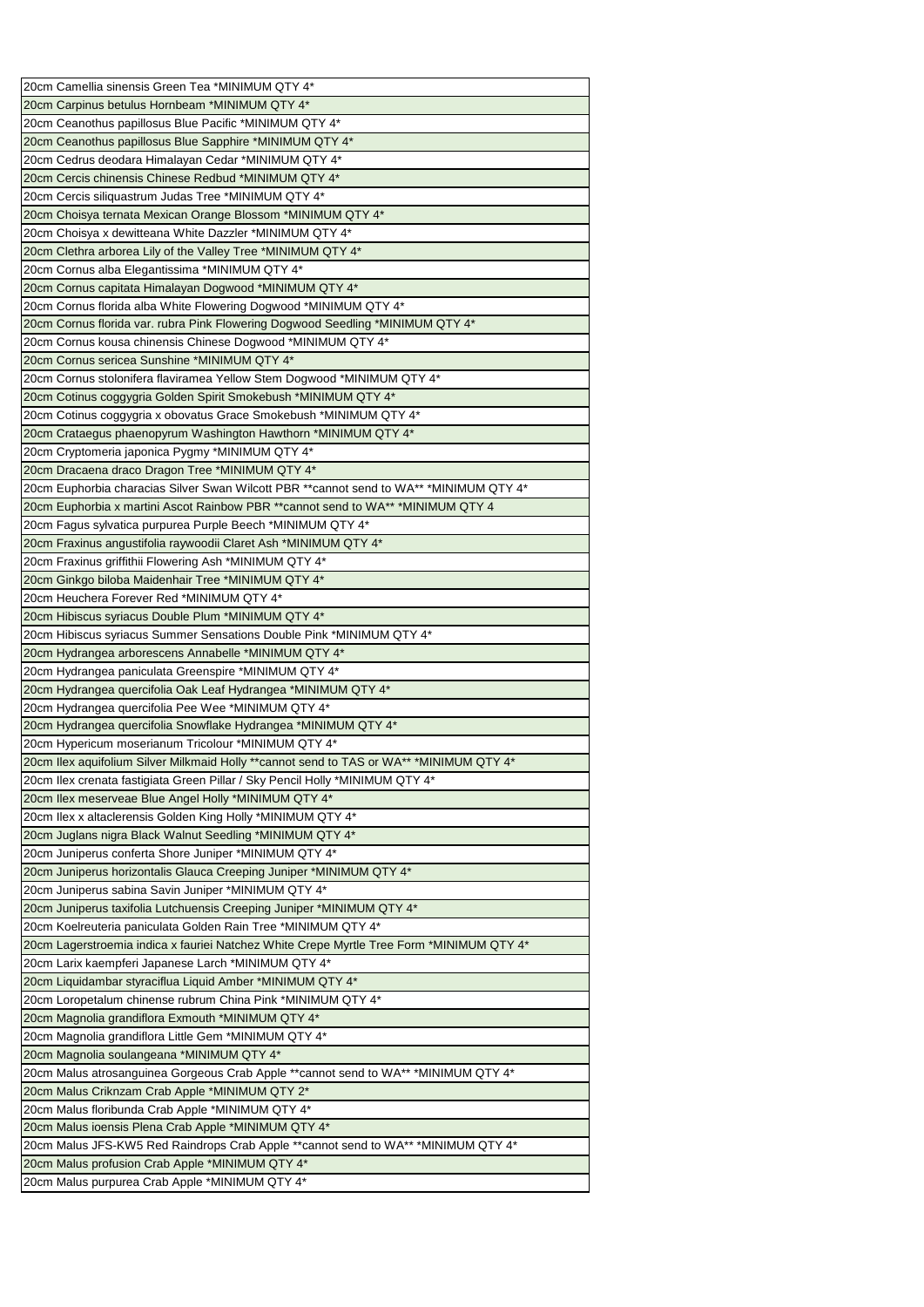| 20cm Malus trilobata Lebanese Crab Apple *MINIMUM QTY 4*                            |
|-------------------------------------------------------------------------------------|
| 20cm Malus yunnanensis Wychwood Ruby Crab Apple *MINIMUM QTY 2*                     |
| 20cm Melia azedarach White Cedar *MINIMUM QTY 4*                                    |
| 20cm Metasequoia glyptostroboides Dawn Redwood *MINIMUM QTY 4*                      |
| 20cm Nerium oleander Cerise *MINIMUM QTY 4*                                         |
| 20cm Nerium oleander Dwarf Double Pink *MINIMUM QTY 4*                              |
| 20cm Nerium oleander variegatum Double Variegated *MINIMUM QTY 4*                   |
| 20cm Parrotia persica Persian Witch Hazel *MINIMUM QTY 4*                           |
| 20cm Parthenocissus henryana Chinese Virginia Creeper *MINIMUM QTY 4*               |
| 20cm Philadelphus mexicanus Flore Plena Mock Orange *MINIMUM QTY 4*                 |
| 20cm Physocarpus opulifolius Angel Gold *MINIMUM QTY 4*                             |
|                                                                                     |
| 20cm Physocarpus opulifolius Green Ninebark *MINIMUM QTY 4*                         |
| 20cm Physocarpus opulifolius Nishiki Orange *MINIMUM QTY 4*                         |
| 20cm Physocarpus opulifolius Nishiki Red *MINIMUM QTY 4*                            |
| 20cm Pieris formosa Forestii **cannot send to TAS or WA** *MINIMUM QTY 4*           |
| 20cm Pieris japonica Christmas Cheer ** cannot send to TAS or WA** * MINIMUM QTY 4* |
| 20cm Pinus patula Mexican Pine ** cannot send to WA** * MINIMUM QTY 4*              |
| 20cm Pinus thunbergii Aurea ** cannot send to WA**                                  |
| 20cm Pistacia chinensis Chinese Pistachio *MINIMUM QTY 4*                           |
| 20cm Platanus x acerifolia London Plane Tree *MINIMUM QTY 4*                        |
| 20cm Prunus campanulata x incisa Okame Flowering Cherry *MINIMUM QTY 2*             |
| 20cm Prunus cerasus J H Veitch Flowering Cherry *MINIMUM QTY 2*                     |
| 20cm Prunus Erecta Amanogowa Flowering Cherry *MINIMUM QTY 2*                       |
| 20cm Prunus Iusitanica Portuguese Laurel *MINIMUM QTY 4*                            |
| 20cm Prunus serrulata Kanzan Flowering Cherry *MINIMUM QTY 2*                       |
| 20cm Prunus serrulata Ojochin Flowering Cherry *MINIMUM QTY 2*                      |
| 20cm Prunus Shirotae Mount Fuji Flowering Cherry *MINIMUM QTY 2*                    |
| 20cm Prunus subhirtella Autumnalis Flowering Cherry *MINIMUM QTY 2*                 |
| 20cm Prunus subhirtella Fukubana Flowering Cherry *MINIMUM QTY 2*                   |
| 20cm Prunus x yedoensis Yoshino Flowering Cherry *MINIMUM QTY 2*                    |
| 20cm Pseudopanax lessonii Purpurea Coastal Purple 5 Finger *MINIMUM QTY 4*          |
| 20cm Punica granatum nana Dwarf Pomegranate *MINIMUM QTY 4*                         |
| 20cm Pyrus calleryana Capital Ornamental Pear *MINIMUM QTY 4*                       |
| 20cm Pyrus calleryana x betulaefolia Edgedell Ornamental Pear *MINIMUM QTY 4*       |
| 20cm Pyrus ussuriensis Manchurian Pear *MINIMUM QTY 4*                              |
| 20cm Quercus acutissima Sawtooth Oak *MINIMUM QTY 4*                                |
| 20cm Quercus bicolour Swamp White Oak *MINIMUM QTY 4*                               |
| 20cm Quercus castaneifolia Chestnut Leafed Oak *MINIMUM QTY 4*                      |
| 20cm Quercus cerris Turkey Oak *MINIMUM QTY 4*                                      |
| 20cm Quercus dentata Daimyo Oak *MINIMUM QTY 4*                                     |
| 20cm Quercus palustris Pin Oak *MINIMUM QTY 4*                                      |
| 20cm Rhaphiolepis indica Springtime *MINIMUM QTY 4*                                 |
| 20cm Ribes sanguineum Red Flowering Currant *MINIMUM QTY 4*                         |
| 20cm Robinia pseudoacacia Frisia *MINIMUM QTY 4*                                    |
| 20cm Sambucus nigra Black Tower Elderberry PBR *MINIMUM QTY 4*                      |
| 20cm Styphnolobium japonicum Japanese Pagoda Tree *MINIMUM QTY 4*                   |
| 20cm Syringa wolfii Wolfs Lilac *MINIMUM QTY 4*                                     |
|                                                                                     |
| 20cm Taxodium distichum Bald Cypress *MINIMUM QTY 4*                                |
| 20cm Teucrium fruticans Germander *MINIMUM QTY 4*                                   |
| 20cm Triadica sebifera Chinese Tallow Tree Form *MINIMUM QTY 4*                     |
| 20cm Ulmus parvifolia Chinese Elm *MINIMUM QTY 4*                                   |
| 20cm Viburnum carlesii Korean Spice *MINIMUM QTY 4*                                 |
| 20cm Viburnum odoratissimum Awabuki *MINIMUM QTY 4*                                 |
| 20cm Viburnum odoratissimum Emerald Jewel *MINIMUM QTY 4*                           |
| 20cm Viburnum odoratissimum Sweet Viburnum *MINIMUM QTY 4*                          |
| 20cm Viburnum plicatum Mariesii *MINIMUM QTY 4*                                     |
| 20cm Viburnum plicatum Pink Beauty *MINIMUM QTY 4*                                  |
| 20cm Viburnum plicatum tomentosum Japanese Snowball *MINIMUM QTY 4*                 |
| 20cm Viburnum x burkwoodii Burkwood Viburnum *MINIMUM QTY 4*                        |
| 20cm Wisteria frutescens Amethyst Falls *MINIMUM QTY 4*                             |
| 25cm Albizia julibrissin Pink Silk Tree *MINIMUM QTY 2*                             |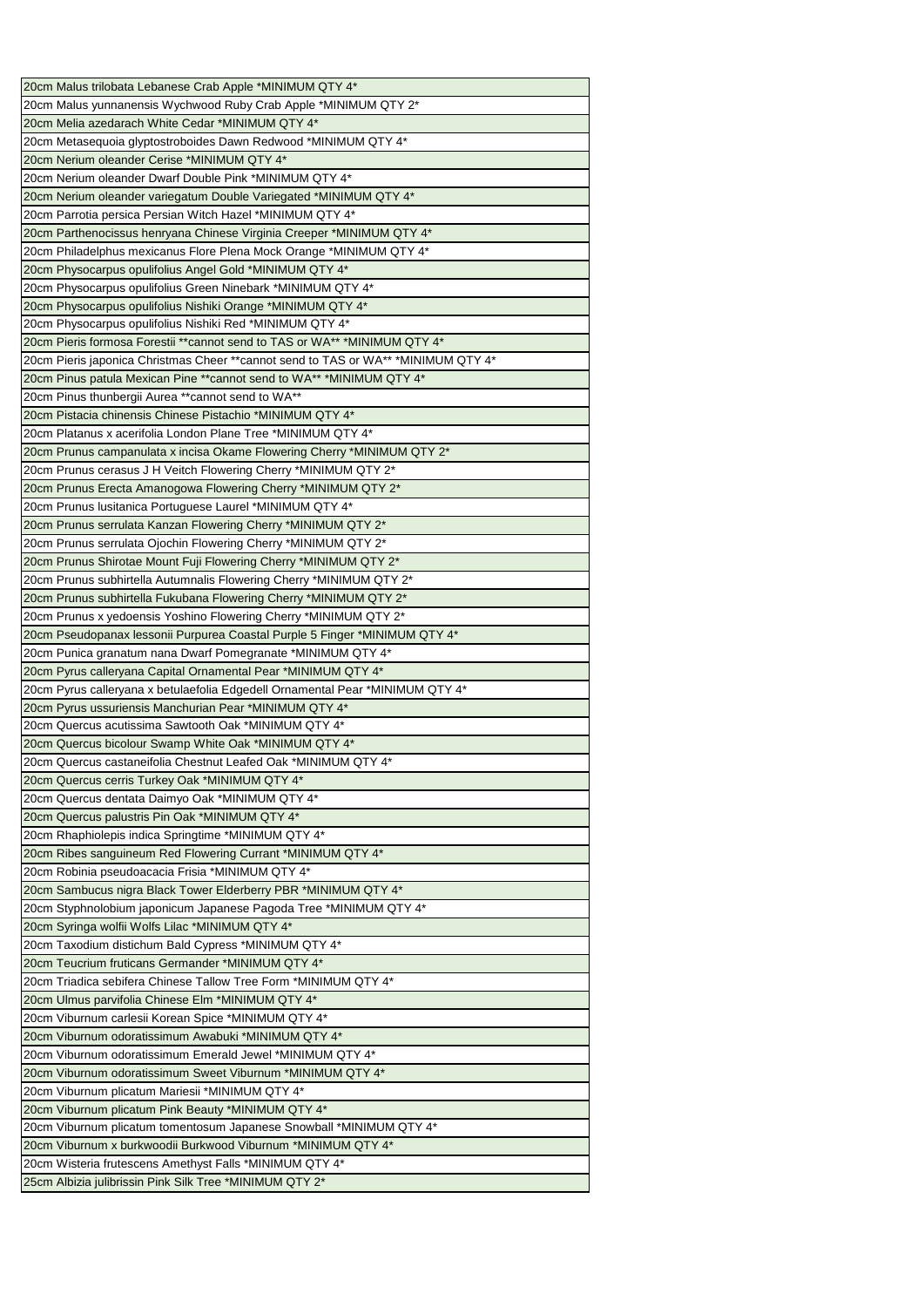| 25cm Cercis chinensis Avondale *MINIMUM QTY 2*                                                    |
|---------------------------------------------------------------------------------------------------|
| 25cm Fagus sylvatica purpurea Purple Beech *MINIMUM QTY 2*                                        |
| 25cm Liquidambar styraciflua Liquid Amber *MINIMUM QTY 2*                                         |
|                                                                                                   |
| 25cm Malus ioensis Plena Crab Apple *MINIMUM QTY 2*                                               |
| 25cm Platanus orientalis insularis Autumn Glory Plane Tree *MINIMUM QTY 2*                        |
| 25cm Platanus x acerifolia London Plane Tree *MINIMUM QTY 2*                                      |
| 25cm Prunus campanulata Taiwan Cherry *MINIMUM QTY 2*                                             |
| 25cm Prunus Elvins Flowering Plum *MINIMUM QTY 2*                                                 |
| 25cm Quercus rubra Red Oak *MINIMUM QTY 2*                                                        |
| 30/33cm Albizia julibrissin Pink Silk Tree                                                        |
| 30/33cm Carpinus betulus fastigiata Upright Hornbeam                                              |
| 30/33cm Cephalotaxus harringtonii Fastigiata Plum Yew                                             |
| 30/33cm Cercis canadensis alba                                                                    |
| 30/33cm Cercis canadensis Eastern Redbud                                                          |
| 30/33cm Cercis chinensis Avondale Bush Form                                                       |
| 30/33cm Cercis chinensis Avondale Tree Form                                                       |
| 30/33cm Cornus florida var. rubra Pink Flowering Dogwood                                          |
| 30/33cm Cornus kousa chinensis Chinese Dogwood                                                    |
| 30/33cm Cornus kousa Satomi                                                                       |
|                                                                                                   |
| 30/33cm Fagus sylvatica European Beech                                                            |
| 30/33cm Fraxinus angustifolia raywoodii Claret Ash<br>30/33cm Fraxinus excelsior Aurea Golden Ash |
|                                                                                                   |
| 30/33cm Ilex crenata fastigiata Green Pillar / Sky Pencil Holly                                   |
| 30/33cm Koelreuteria paniculata Coral Sun                                                         |
| 30/33cm Koelreuteria paniculata Golden Rain Tree                                                  |
| 30/33cm Laburnocytisus Adamii Pink Laburnum                                                       |
| 30/33cm Laburnum x watereri Vossii Golden Chain Tree                                              |
| 30/33cm Lagerstroemia indica Houston Crepe Myrtle Bush Form                                       |
| 30/33cm Lagerstroemia indica New Orleans Crepe Myrtle Bush Form                                   |
| 30/33cm Lagerstroemia indica x fauriei Ruffled Red Magic Crepe Myrtle PBR Bush Form               |
| 30/33cm Lagerstroemia indica x fauriei Sioux Crepe Myrtle Tree Form                               |
| 30/33cm Liquidambar styraciflua Liquid Amber                                                      |
| 30/33cm Liquidambar styraciflua Oakville Highlight                                                |
| 30/33cm Liquidambar styraciflua Slender Silhouette                                                |
| 30/33cm Liquidambar styraciflua Ward Cherokee                                                     |
| 30/33cm Liquidambar styraciflua Worplesdon                                                        |
| 30/33cm Magnolia doltsopa Fairy White                                                             |
| 30/33cm Magnolia grandiflora Kay Parris                                                           |
| 30/33cm Magnolia grandiflora Little Gem                                                           |
| 30/33cm Magnolia grandiflora MGTIG Greenback                                                      |
| 30/33cm Magnolia loebneri Leonard Messel                                                          |
| 30/33cm Magnolia x Inspiration                                                                    |
| 30/33cm Malus atrosanguinea Gorgeous Crab Apple ** cannot send to WA**                            |
| 30/33cm Malus coronaria Charlottae Crab Apple                                                     |
| 30/33cm Malus Criknzam Crimson Knight™ Crab Apple **cannot send to WA**                           |
|                                                                                                   |
| 30/33cm Malus floribunda Crab Apple                                                               |
| 30/33cm Malus ioensis Plena Crab Apple                                                            |
| 30/33cm Malus ioensis Rubra Crab Apple                                                            |
| 30/33cm Malus JFS-KW5 Royal Raindrops ™ Crab Apple **cannot send to WA**                          |
| 30/33cm Malus profusion Crab Apple                                                                |
| 30/33cm Malus purpurea Crab Apple                                                                 |
| 30/33cm Malus Rejzam Rejoice™ Crab Apple                                                          |
| 30/33cm Malus Sutyzam Sugar Tyme™ Crab Apple                                                      |
| 30/33cm Malus transitoria Golden Raindrops Crab Apple                                             |
| 30/33cm Malus trilobata Lebanese Crab Apple                                                       |
| 30/33cm Malus yunnanensis Wychwood Ruby Crab Apple                                                |
| 30/33cm Melia azedarach White Cedar                                                               |
| 30/33cm Morus alba Unryu Contorted Mulberry                                                       |
| 30/33cm Olea europaea Tolleys Upright Olive                                                       |
| 30/33cm Platanus x acerifolia London Plane Tree                                                   |
| 30/33cm Populus euramericana x nigra Crows Nest Poplar ** cannot send to WA**                     |
|                                                                                                   |